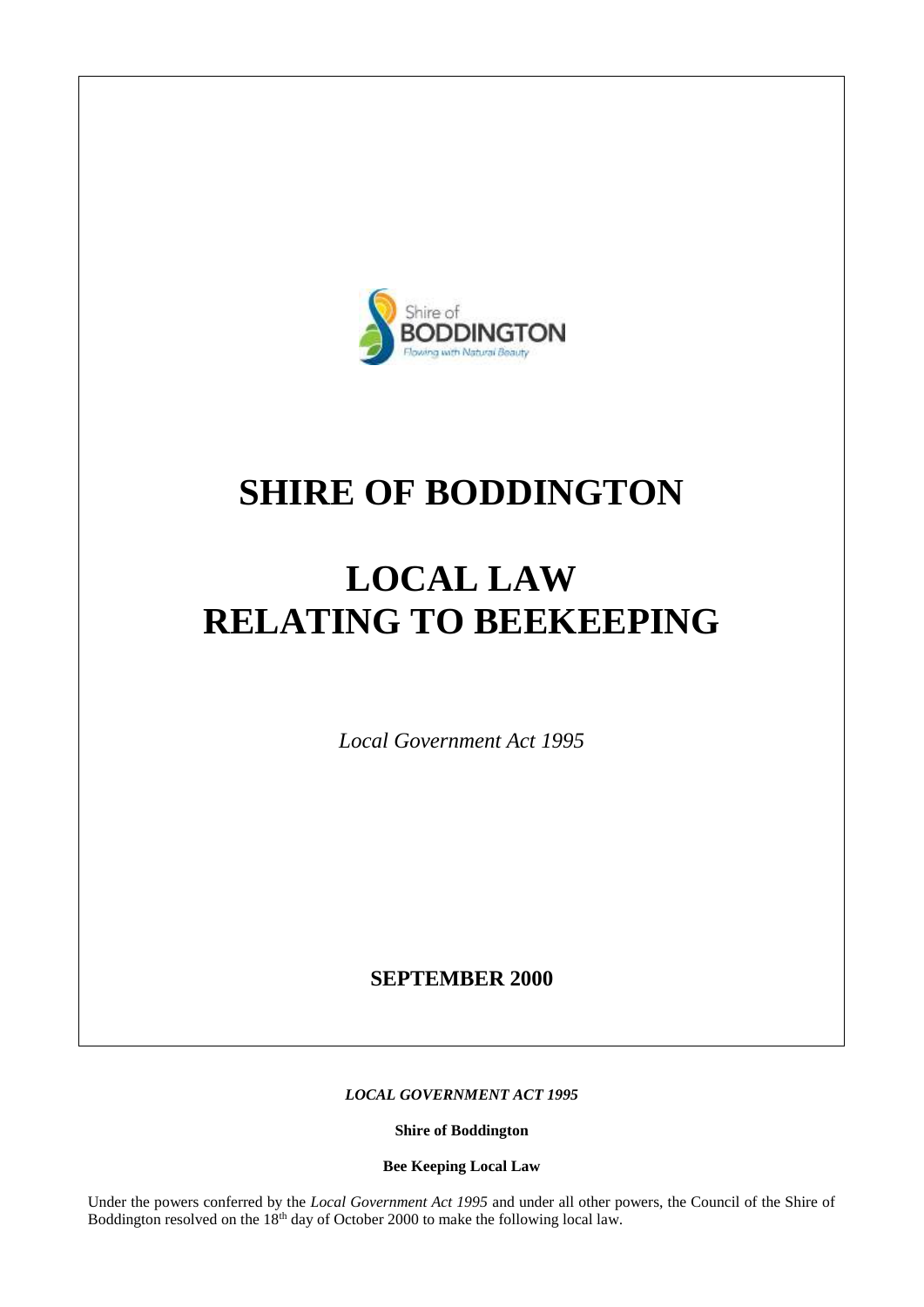#### **1. Citation and application**

This local law may be cited as the Shire of Boddington Bee Keeping Local Law and shall apply throughout the district.

# **2. Interpretation**

In this local law, unless the context requires otherwise -

"Act" means the *Local Government Act 1995;*

"bee hive" means a hive standing alone or any 2 or more hives standing in a group;

"Crown land" has the meaning given to it in the *Forest Management Regulations 1993*;

"district" means the district of the local government;

"local government" means the Shire of Boddington;

"permit" means a permit issued under this local law;

"permit holder" means a person who holds a valid permit; and

"townsite" means the townsites of Boddington and Ranford which are –

- (a) constituted under section 26(2) of the *Land Administration Act 1997*; or
- (b) referred to in clause 37 of Schedule 9.3 of the Act.

# **3. Permit required to keep bees**

- (1) Subject to the provisions of this clause, a person shall not keep bees or allow bees to be kept on land except in accordance with a valid permit issued in relation to the land.
- (2) Sub clause (1) does not apply where  $-$ 
	- (a) the land is outside the townsite; and
	- (b) the bees are kept
		- (i) at least 500m from a thoroughfare; or
		- (ii) less than 500m from a thoroughfare but the vegetation or a screen or other barrier on the land is such as to encourage the bees to fly at a height over the thoroughfare as will not create a nuisance to users of the thoroughfare.
- (3) Sub clause (1) does not apply where a person keeps bees on Crown land.

# **4. Application for a permit**

An applicant for a permit shall -

- (a) be a person registered as a beekeeper under section 8 of the *Beekeepers Act 1963*;
- (b) provide such details as may be required by the local government;
- (c) apply in the form determined by the local government; and
- (d) pay any application fee imposed and determined by the local government under sections  $6.16 6.19$  of the Act.

#### **5. Determination of application**

(1) The local government may -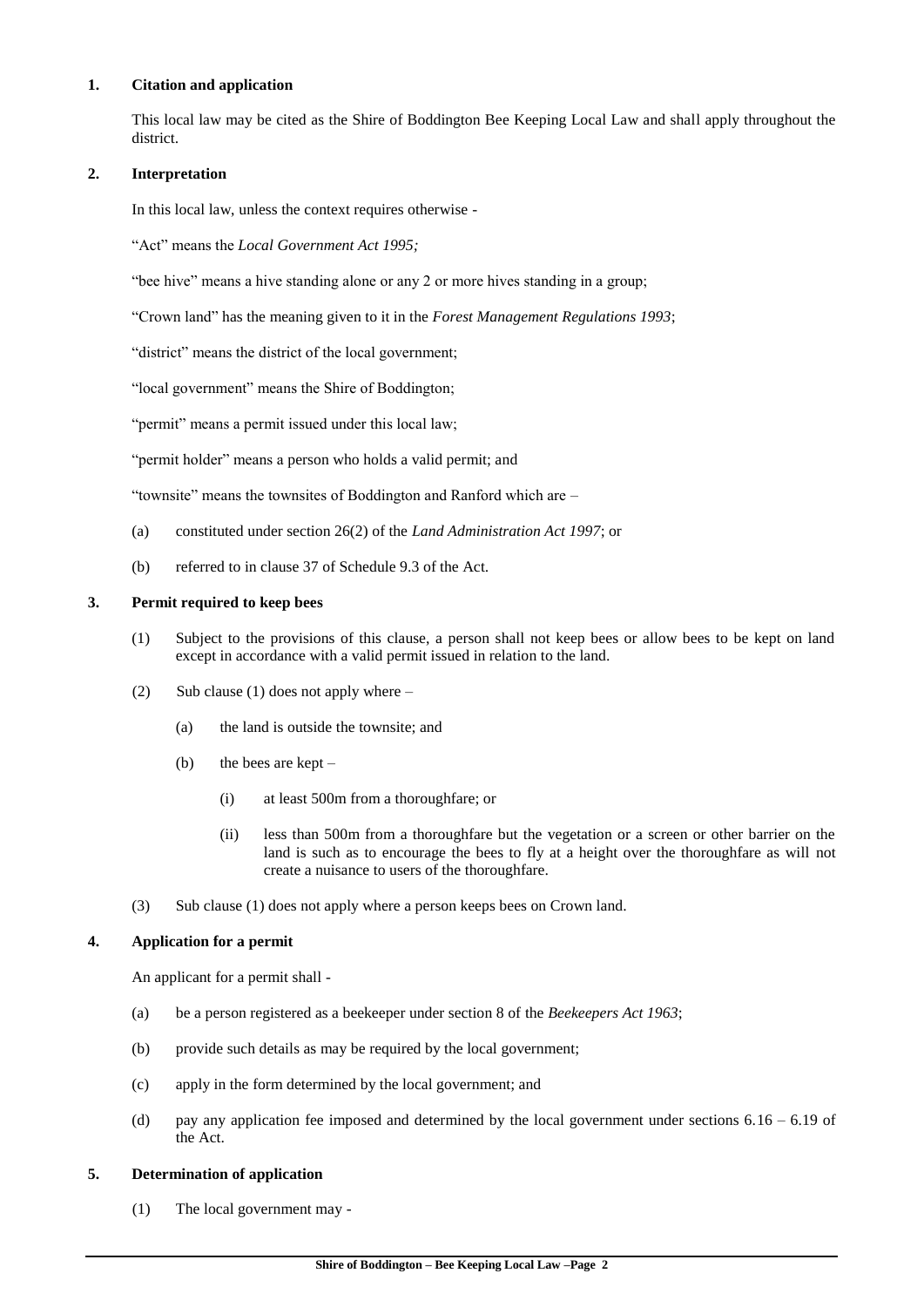- (a) refuse to determine an application for a permit which does not comply with clause 5;
- (b) approve an application for a permit subject to the conditions referred to in clause 7 and to such other conditions as it considers appropriate; or
- (c) refuse to approve an application for a permit.
- (2) Where an application for a permit is approved subject to conditions, the permit holder is to comply with those conditions or is to cause those conditions to be complied with.
- (3) Where the local government approves an application under sub clause (1)(b), it is to issue to the applicant a permit in the form determined by the local government.
- (4) A permit is valid from the date of issue unless and until it is cancelled under this local law.

# **6. Conditions of approval**

- (1) Without limiting the generality of clause 6(1)(b), an application for a permit may be approved by the local government subject to the following conditions -
	- (a) the provision of a good and sufficient water supply on the land which is readily accessible by the bees on the land;
	- (b) each bee hive shall be
		- (i) kept at a distance specified by the local government from any thoroughfare, public place or boundary of the land; or
		- (ii) located near a screen or other barrier so as to prevent the bees flying low over a thoroughfare, public place or adjoining land;
	- (c) no more than 2 bee hives are to be kept on land of less than 2,000 square metres in area; and
	- (d) no more than 15 bee hives are to be kept on land between 2,000 and 20,000 square metres in area.
- (2) In respect of a particular application for a permit, the local government may vary any of the conditions referred to in subclause (1).

#### **7. Variation or cancellation of permit and conditions**

- (1) The local government may vary the conditions of a permit after it has been issued.
- (2) The local government may cancel a permit on the request of a permit holder to do so.
- (3) Notwithstanding clause 12, a permit shall be cancelled on  $-$ 
	- (a) the permit holder ceasing to be registered as a beekeeper under section 8 of the *Beekeepers Act 1963*; or
	- (b) the expiration of a continuous period of 12 months during which the permit holder has not kept any bees on the land to which the permit relates,

without any action required on the part of the local government.

#### **8. Permit holder to notify of cessation of registration or keeping of bees**

- (1) In this clause a 'permit holder' includes the holder of a permit cancelled by clause 8(3).
- (2) A permit holder is to notify the local government in writing as soon as practicable after -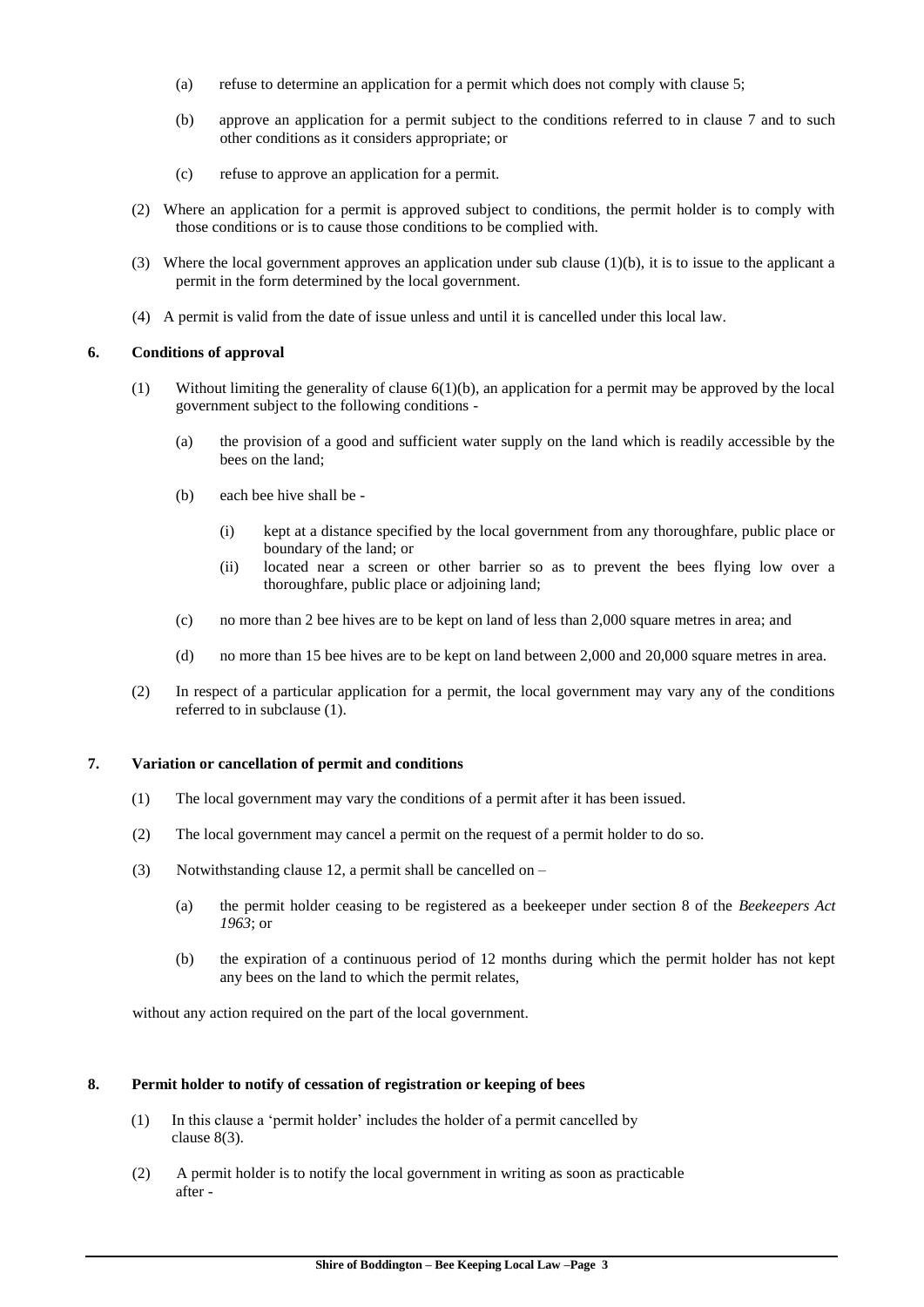- (a) the permit holder ceases to be registered as a beekeeper under section 8 of the *Beekeepers Act 1963;* or
- (b) a continuous period of 12 months passes during which the permit holder has not kept any bees on the land described in her or his permit.
- (3) A permit holder shall, within 7 days of the local government giving the permit holder a written notice to do so, provide to the local government –
- (a) written proof of her or his registration as a beekeeper under section 8 of the *Beekeepers Act 1963*;
- (b) in respect of land identified by the local government in its notice, a signed statement as to whether or not he or she has kept bees on the land within the 12 months preceding the date of the notice; or
- (c) both.

#### **9. Permit not transferable**

A permit is personal to the permit holder and applies only to the land described in the permit.

# **10. Nuisance**

A person shall not keep or allow to be kept bees or beehives, or both, on land so as to create a nuisance.

#### **11. Notice to remove bees**

- (1) Whenever in the opinion of the local government a person has contravened any provision of the *Beekeepers Act 1963* or of this local law which relates to the keeping of bees or bee hives, the local government may give the permit holder in relation to that land, or if there is no valid permit in relation to that land an owner or occupier of the land a written notice requiring her or him to remove any bees or bee hives, or both, from the land within the time specified in the notice.
- (2) Subject to Division 1 of Part 9 of the Act, on the giving of a notice referred to in sub clause (1), any valid permit given by the local government relating to the keeping of bees or bee hives on that land is cancelled from the time specified in the notice, being not less than 7 days from the date it is given.
- (3) Where a person fails to comply with a notice given under sub clause (1), the local government may dispose of the bees or the bee hives or both in such manner as it sees fit and recover the costs of so doing from the permit holder or an owner or occupier, as the case may be, as a debt due to it.

# **12. Offences and penalties**

- (1) A person who fails to do anything required or directed to be done under this local law, or who does anything which under this local law that person is prohibited from doing commits an offence.
- (2) A person who commits an offence under this local law is liable to a penalty of \$5,000 and a daily penalty of \$500 in respect of each day or part of a day during which the offence has continued.
- (3) An offence against a clause specified in the Schedule is a prescribed offence for the purposes of section 9.16(1) of the Act.
- (4) The amount of the modified penalty for a prescribed offence is that specified adjacent to the clause in the Schedule.

#### **13. Forms**

For the purposes of this local law -

(a) the form of the infringement notice given under section 9.16 of the Act is that of Form 2 in Schedule 1 of the *Local Government (Functions and General) Regulations 1996*; and